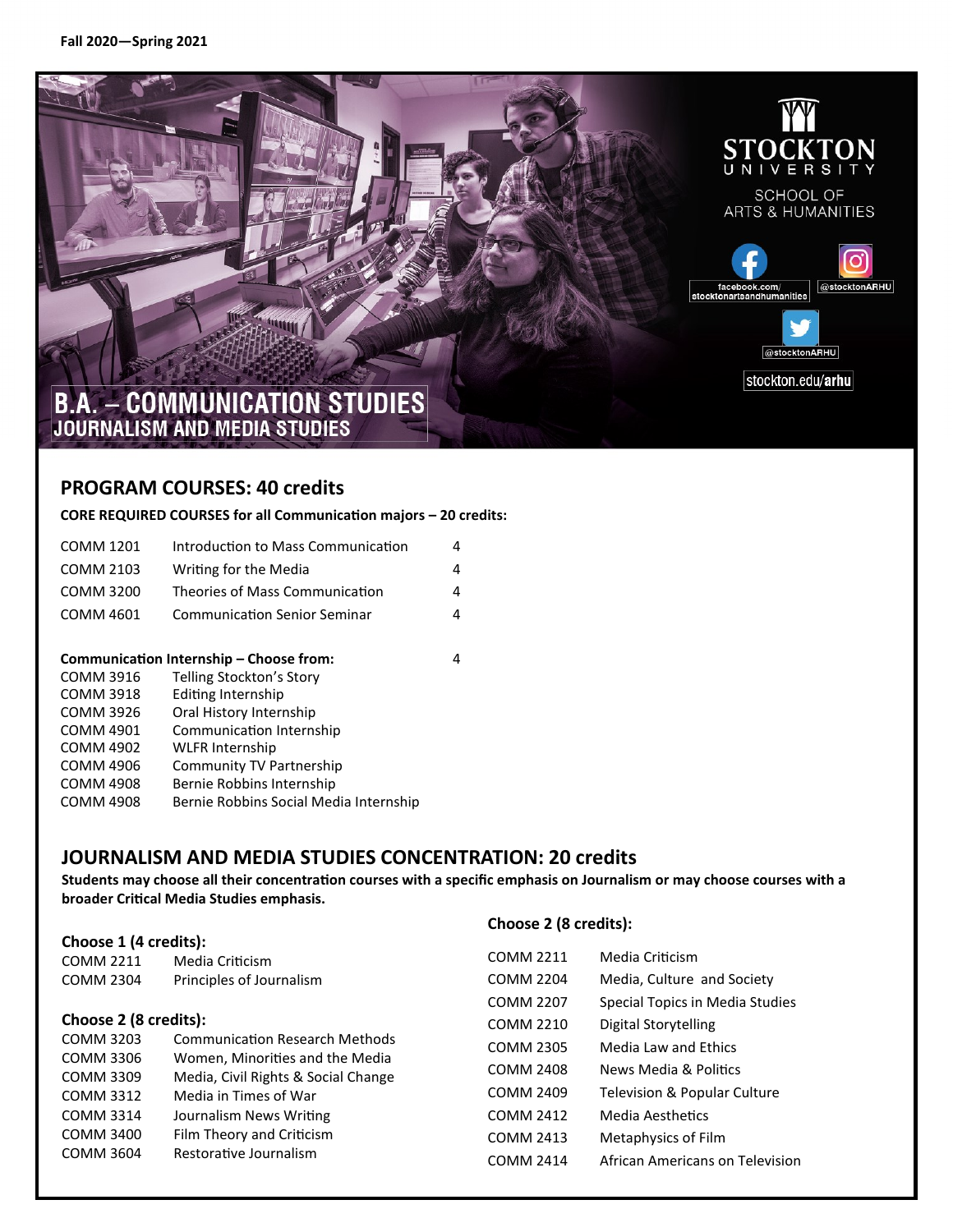### **JOURNALISM AND MEDIA STUDIES CONCENTRATION continued**

#### **Choose 2 (8 credits) continued:**

| <b>COMM 3301</b> | <b>Communication Technologies</b>   |
|------------------|-------------------------------------|
| COMM 3303        | International Communication         |
| COMM 3306        | Women, Minorities and the Media     |
| <b>COMM 3309</b> | Media, Civil Rights & Social Change |
| <b>COMM 3400</b> | Film Theory and Criticism           |
| COMM 3312        | Media in Times of War               |
| COMM 3314        | Journalistic Writing                |
| COMM 3604        | Restorative Journalism              |
|                  |                                     |

**A minimum grade of C or better is required for all program and cognate courses counted toward the 64 program and cognate credits required for graduation.**

**\*Students with an interest in Journalism should take COMM 2304 and COMM 3314; and should consider COMM 3604 and COMM 2210.**

**\*\*In consultation with their preceptor, students in the Journalism & Media Studies track may opt to take one of their track elective courses from the Media Production or Public Relations tracks.**

#### **COGNATES – 24 credits:**

Students are required to have **six** cognate courses (24 credits). **At least one cognate course must be taken at the 3000 or 4000 level.** Cognates can come from the following areas:

**ARTV, THTR, COMM, LANG, LITT, POLS, AFRI, (or other related areas as approved by your preceptor). Students may also use the following classes toward their Journalism & Media Studies cognate:**

ANTH 2152, ANTH 2602, ANTH 2645, ANTH 3315, GEN 2105, GEN 2110, GEN 2153, GEN 2155, GEN 2248, GEN 2343, GEN 3146, GEN 3163, GEN 3524, GAH 1124, GAH 1227, GAH 1294, GAH 1724, GAH 2105, GAH 2160, GAH 2180; GAH 2233, GAH 2237, GAH 2257, GAH 2279, GAH 2289, GAH 2335, GAH 2339, GAH 2357, GAH 2370, GAH 2372, GAH 2412, GAH 2298, 3109, GAH 3130, GAH 3203, GAH 3207, GAH 3213, GAH 3230, GAH 3248, GAH 3306, GAH 3307, GAH 4303, GAH 4306, GIS 3668, GIS 4625, GIS 4630, GIS 4634, GNM 2139, GNM 2316, GNM 2486, GSS 2150, GSS 2152, GSS 2173, GSS 2274, GSS 2428, GSS 3102, GSS 3105, GSS 3144, GSS 3154, GSS 3282, GSS 3295, GSS 3618, GSS 3795, POLS 2190, POLS 2245, POLS 3235, POLS 3250, POLS 3625, POLS 3658, SOCY 2355, SOCY 2370, SOCY 2642, SOCY 2652, SOCY 3104, SOCY 3211, SOCY 3615, SOCY 3628, SOCY 3678

#### **GENERAL STUDIES REQUIREMENT: 32 credits**

**25 % of all the courses a student takes at Stockton must be General Studies courses. For all first-year students and transfer students with fewer than 64 credits (B.A. degree), the following courses are required.**

General Arts and Humanities (**GAH**) — 8 credits General Interdisciplinary (**GEN**) — 4 credits General Integration and Synthesis (**GIS**)\* — 4 credits General Natural Science and Mathematics (**GNM**) — 8 credits General Social Science (**GSS**) — 8 credits **\*Must be taken in junior or senior year**

**No more than 16 credits in any "G" category may be applied toward the B.A. degree.**